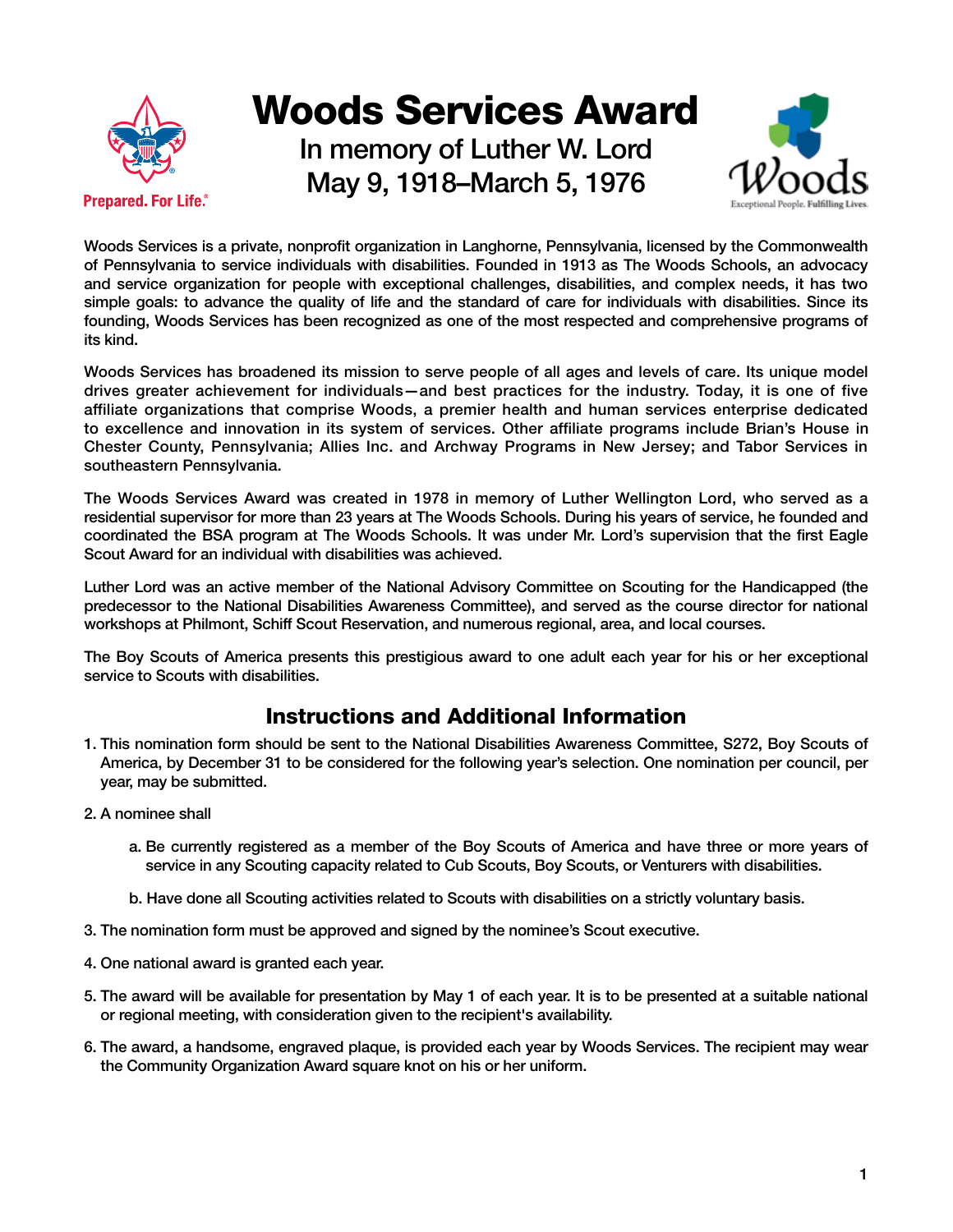## Council Nomination Form for the Woods Services Award



Boy Scouts of America Woods Services Award Youth Development, S272 1325 West Walnut Hill Lane P.O. Box 152079 Irving, TX 75015-2079



| <b>The</b> |                                                                                    | Council, No. __________________, takes pleasure<br>in submitting this nomination for the Woods Services Award for exceptional service and leadership by an adult<br>in the field of Scouts with disabilities, to be presented in memory of Luther W. Lord. |                   |  |
|------------|------------------------------------------------------------------------------------|------------------------------------------------------------------------------------------------------------------------------------------------------------------------------------------------------------------------------------------------------------|-------------------|--|
|            |                                                                                    |                                                                                                                                                                                                                                                            |                   |  |
|            |                                                                                    | Street                                                                                                                                                                                                                                                     |                   |  |
|            | City                                                                               | State                                                                                                                                                                                                                                                      | Zip               |  |
|            |                                                                                    |                                                                                                                                                                                                                                                            |                   |  |
|            | City                                                                               | State                                                                                                                                                                                                                                                      | $\overline{Z}$ ip |  |
|            |                                                                                    |                                                                                                                                                                                                                                                            |                   |  |
|            |                                                                                    |                                                                                                                                                                                                                                                            |                   |  |
|            |                                                                                    |                                                                                                                                                                                                                                                            |                   |  |
|            |                                                                                    |                                                                                                                                                                                                                                                            |                   |  |
|            | Address <b>Manual Address Address Manual Address Manual Address Manual Address</b> | Street                                                                                                                                                                                                                                                     |                   |  |
|            | City<br>Current council position<br><u>Current council</u> position                | State                                                                                                                                                                                                                                                      | $\overline{Zip}$  |  |
|            |                                                                                    |                                                                                                                                                                                                                                                            |                   |  |
|            |                                                                                    |                                                                                                                                                                                                                                                            |                   |  |
|            |                                                                                    |                                                                                                                                                                                                                                                            |                   |  |

**Local councils must mail this application to the National Disabilities Awareness Committee at the national office before December 31 to be considered for the following year's selection.**

*Council name Scout executive approval*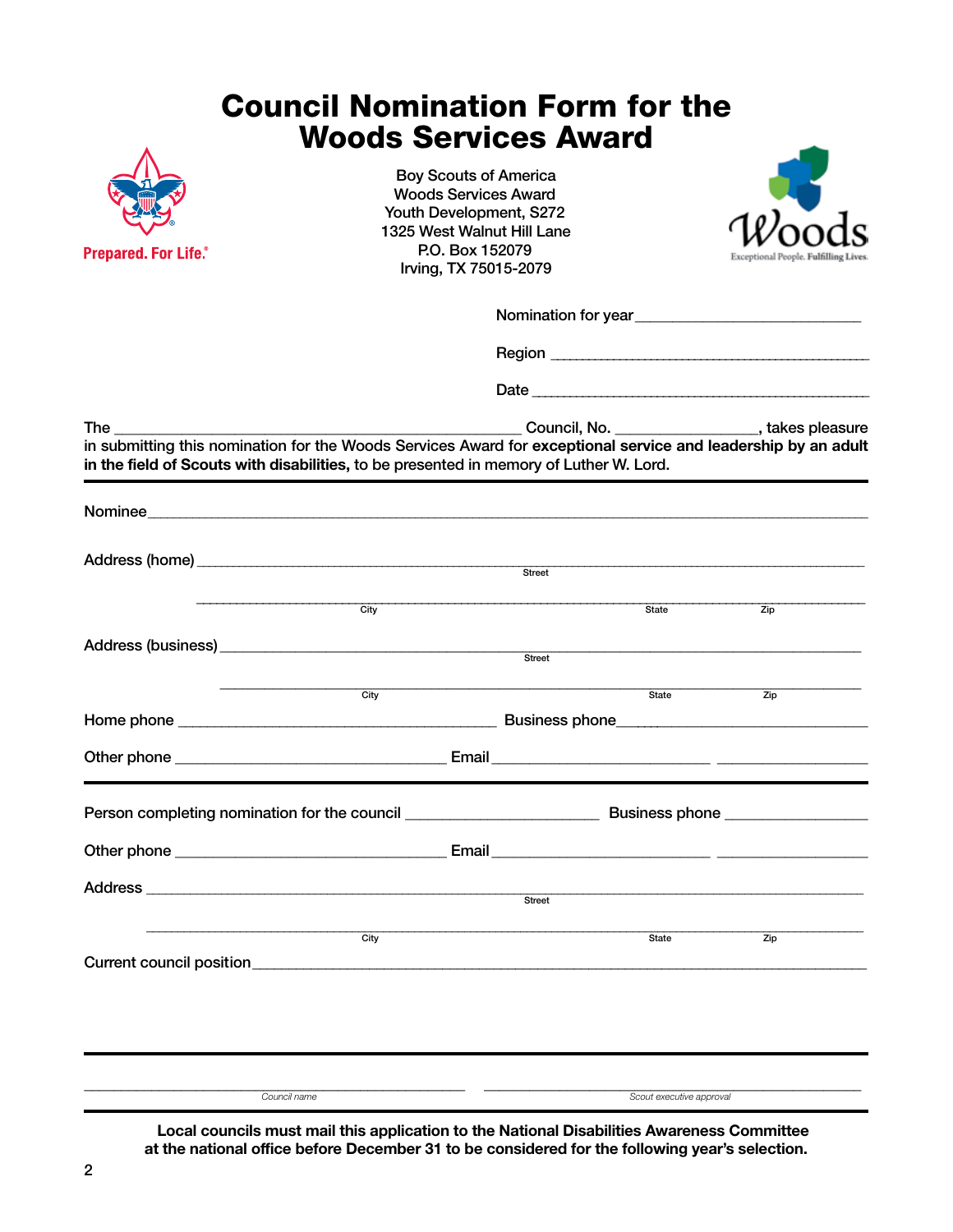



**1. History.** Provide a brief profile of the adult applicant's **service to BSA members with disabilities**. List only Scouting positions held that positively affected youths with disabilities. If an additional sheet is needed, label it as follows: *1. History of Service to Scouts With Disabilities (continued).*

**Criteria** 

| <b>Current Position</b>    | <b>Dates of Service</b><br>From<br>To | No. of Youths With<br><b>Disabilities Served</b> |
|----------------------------|---------------------------------------|--------------------------------------------------|
| <b>Previous Positions*</b> |                                       |                                                  |
|                            |                                       |                                                  |
|                            |                                       |                                                  |
|                            |                                       |                                                  |
|                            |                                       |                                                  |
|                            |                                       |                                                  |
|                            |                                       |                                                  |
|                            |                                       |                                                  |

\*List previous positions in order, from the most current to the least current.

**2. BSA Recognitions and Awards.** List honors, recognitions, or awards received from the BSA for the nominee's **service to BSA members with disabilities.** If an additional sheet is needed, label it as follows: *2. BSA Recognitions and Awards (continued).*

| Level (Unit, district, council) | Name of Recognition or Award |  |
|---------------------------------|------------------------------|--|
|                                 |                              |  |
|                                 |                              |  |
|                                 |                              |  |
|                                 |                              |  |
|                                 |                              |  |
|                                 |                              |  |
|                                 |                              |  |
|                                 |                              |  |